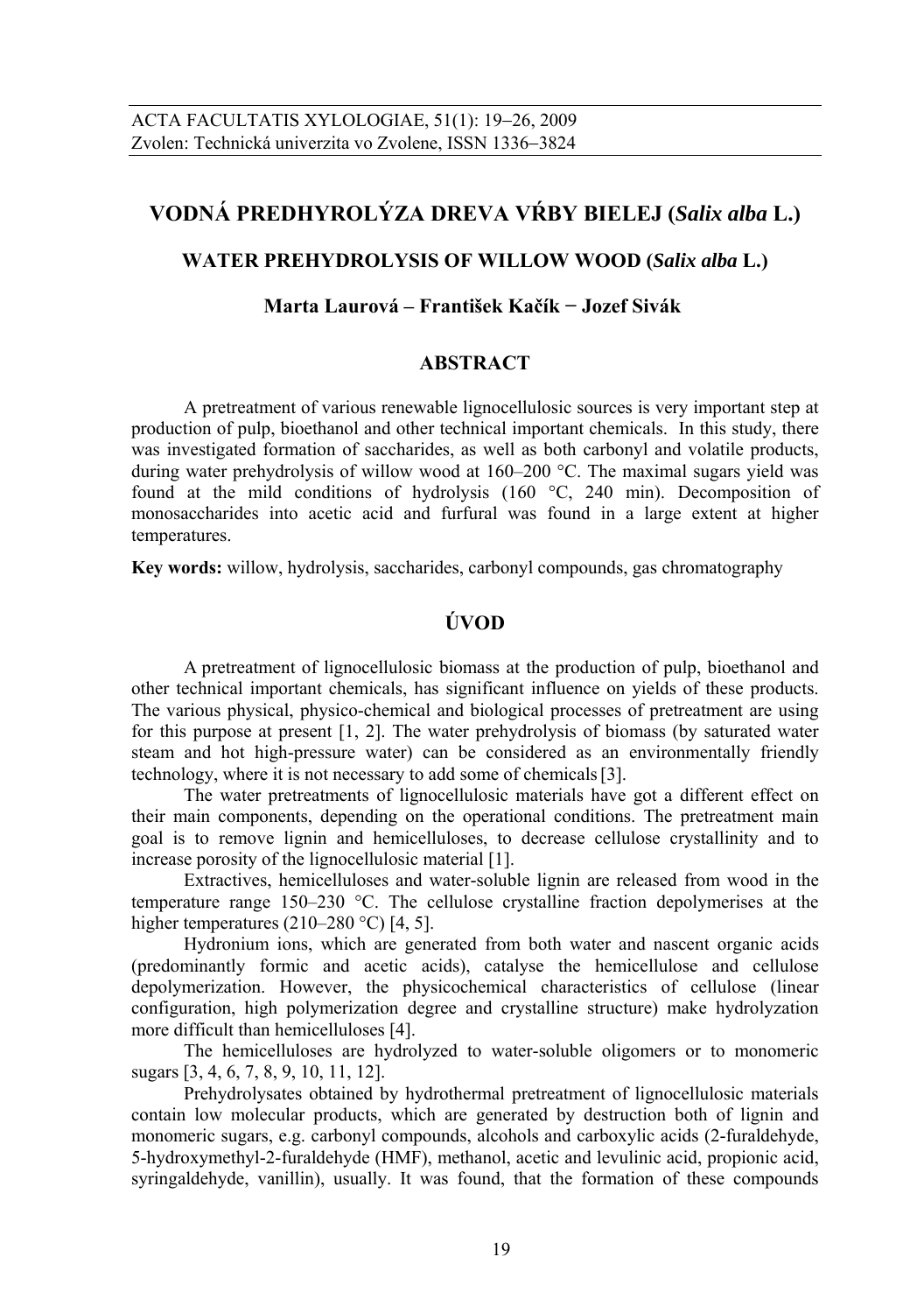depends on the autohydrolysis conditions (reaction time, temperature) [12]. An acetic acid, furfural and compounds formed from lignin are inhibitors of fermentation of the hydrolysates [13, 14, 15].

Changes to main components of wood are significantly reflected in permanent changes to physical and mechanical properties of wood [16, 17].

The aim of this work was the study of the hydrothermal pretreatment influence on dissolution of willow (*Salix alba* L.) wood. The effects of temperature and reaction time on the concentration of released monomeric sugars, oligosaccharides, sugar- and lignindegradation products into hydrolysates were assessed.

## **EXPERIMENTAL**

#### **Material**

#### *Wood samples preparation*

The samples from the trunk wood of 33 years old willow (*Salix alba* L.) were chipped to the dimensions  $2 \times 2 \times 10$  mm.

#### *Wood analyses*

The amount of extractives soluble in the mixture toluene-ethanol (1:2) was determined in accordance with ASTM Standard D 1107-967 [18], the amount of cellulose by Seifert method [19] and the amount of holocellulose by Wise method [20]. Lignin amount was determined in accordance with ASTM Standard D 1106-9610 [21].

#### **Hydrolysis**

Wood chips  $(2 g)$  were put into the stainless autoclaves with internal volume 12 cm<sup>3</sup> and they were refilled by distilled water. The solid/liquor ratio was 1:4.

The prehydrolysis was performed in the thermostat at the temperatures 160, 180 and 200 °C. The time of treatment was 30, 60, 120 and 240 min. Then the autoclave was cooled into the temperature 20 °C and the hydrolysate was filtrated.

#### **Hydrolysates analyses**

#### *pH value*

Hydrolysates pH values were determined by the potentiometric method with pH meter inoLab pH 720 (WTW GmbH).

#### *Saccharides*

Monosaccharides and oligosaccharides released from wood (after hydrolysis of glycoside bonds in liquor by 4 % (w/w)  $H_2SO_4$  at 100 °C for 4 hours) were determined in the form of aldonitrilacetates by GC method  $[22]$  in the following conditions: column – 5 % PEGA Chromaton N-AW-DMCS (0.16-0.2 mm) 240 cm  $\times$  0.35 cm, column temperature – 200 °C, injector temperature – 260 °C, detector temperature 250 °C, detector – FID, carrier  $gas - N<sub>2</sub>$ .

#### *Carbonyl compounds*

Total amount of released carbonyl compounds was determined by gravimetric method in form of 2,4-dinitrophenylhydrazones (2,4-DNPH) [22].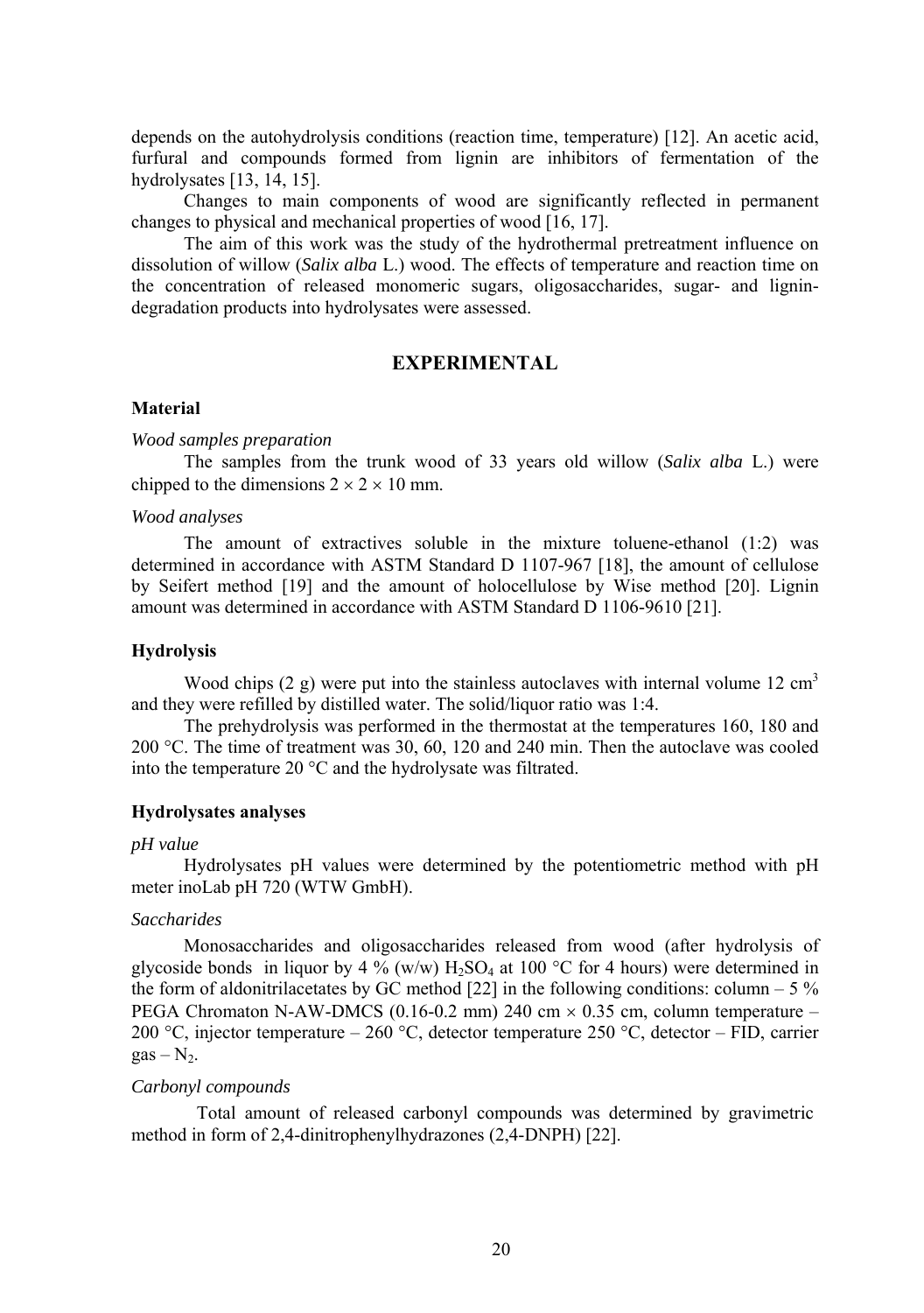#### *Volatile compounds*

The volatile compounds in the hydrolysates (methanol, acetic acid, propionic acid, 2 furaldehyde) were determined by the method of GC [23] at the following conditions: column – Chromosorb 102 (80–100 mesh) 120 cm  $\times$  0.35 cm, column temperature – 195 °C, injector temperature – 250 °C, detector temperature – 250 °C, detector – FID, carrier gas – N<sub>2</sub>.

### **RESULTS AND DISCUSSION**

The average composition of the 33 years old willow used in this study as row material was following (dry weight basic): 79.90 % of holocellulose, 44.00 % of cellulose, 20.12 % of lignin and 5.95 % of extractives.

During the water pretreatment of willow wood, various acid compounds were released. The acetic acid with other nascent acids (mostly formic, uronic) influence the hydrolysates acidity, reaction media pH values (Tab. 1) and hydrolysis processes in wood and in liquors.

| Temperature   | Time (min) |    |        |     |
|---------------|------------|----|--------|-----|
| $\Omega$<br>◡ | 30         | ou | 120    | 240 |
| .60           | 4.63       | 70 | cο     |     |
| .80           | $\Omega$   | 4¢ | ہ سے ر |     |
| 200           | . 63       |    | 5.09   |     |

#### **Table 1: Hydrolysates pH value**

The increase of the hydrolysates acidity causes next degradation of wood matter and the glycosidic bonds in the polysaccharides are cleaved. The hemicelluloses are hydrolysed to soluble sugars. The resulting liquors contained a mixture of monosaccharides D-xylose, Larabinose, D-glucose, D-mannose, D-galactose, L-rhamnose and D-ribose, which are typical for hardwoods.

At the temperature 160  $^{\circ}$ C the monosaccharide amount in the hydrolysates increased during the total time range (Fig. 1). At the higher temperatures (180  $^{\circ}$ C) the maximum yield of monosaccharides was determined during 120 min of the hydrolysis. The highest concentration of monosaccharides in hydrolysates was observed at the temperature 200 °C and the time of the hydrolysis 60 min. It is in accordance with 2-furaldehyde amount increase in the hydrolysates (tab. 5).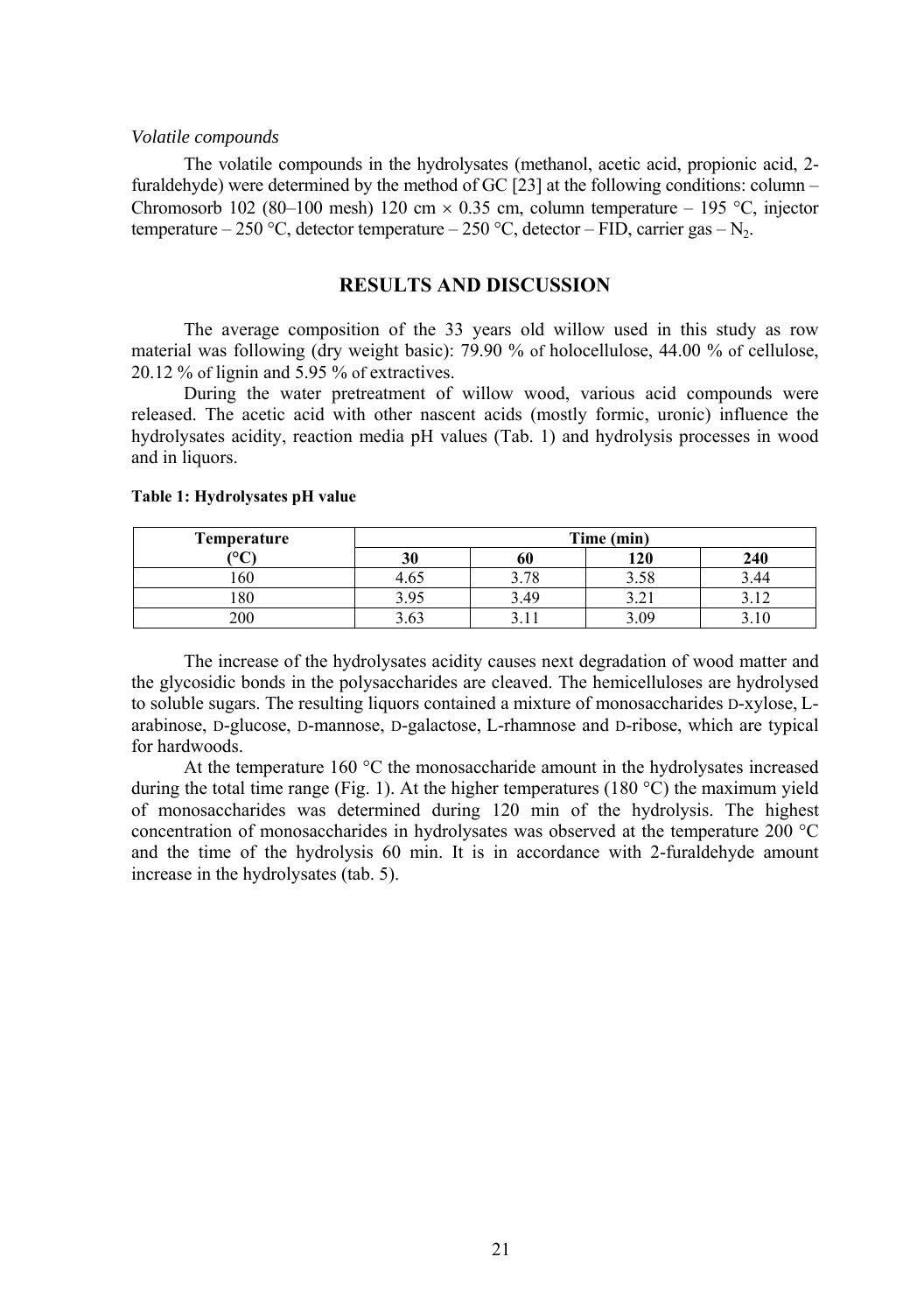

**Fig. 1 Concentration of monosaccharides in hydrolysates (mg.dm–3)** 

The different trend we can see at the determination of total sugar amount (sum of the mono- and oligosaccharides) in hydrolysates determined after the hydrolysis of glycoside bonds by 4 % sulphuric acid (Fig. 2).



**Fig. 2 Concentration of monosaccharides in hydrolysates after hydrolysis of glycoside bonds**  by 4 %  $H_2SO_4$  (sum of the mono- and oligosaccharides)  $(mg.dm^{-3})$ 

..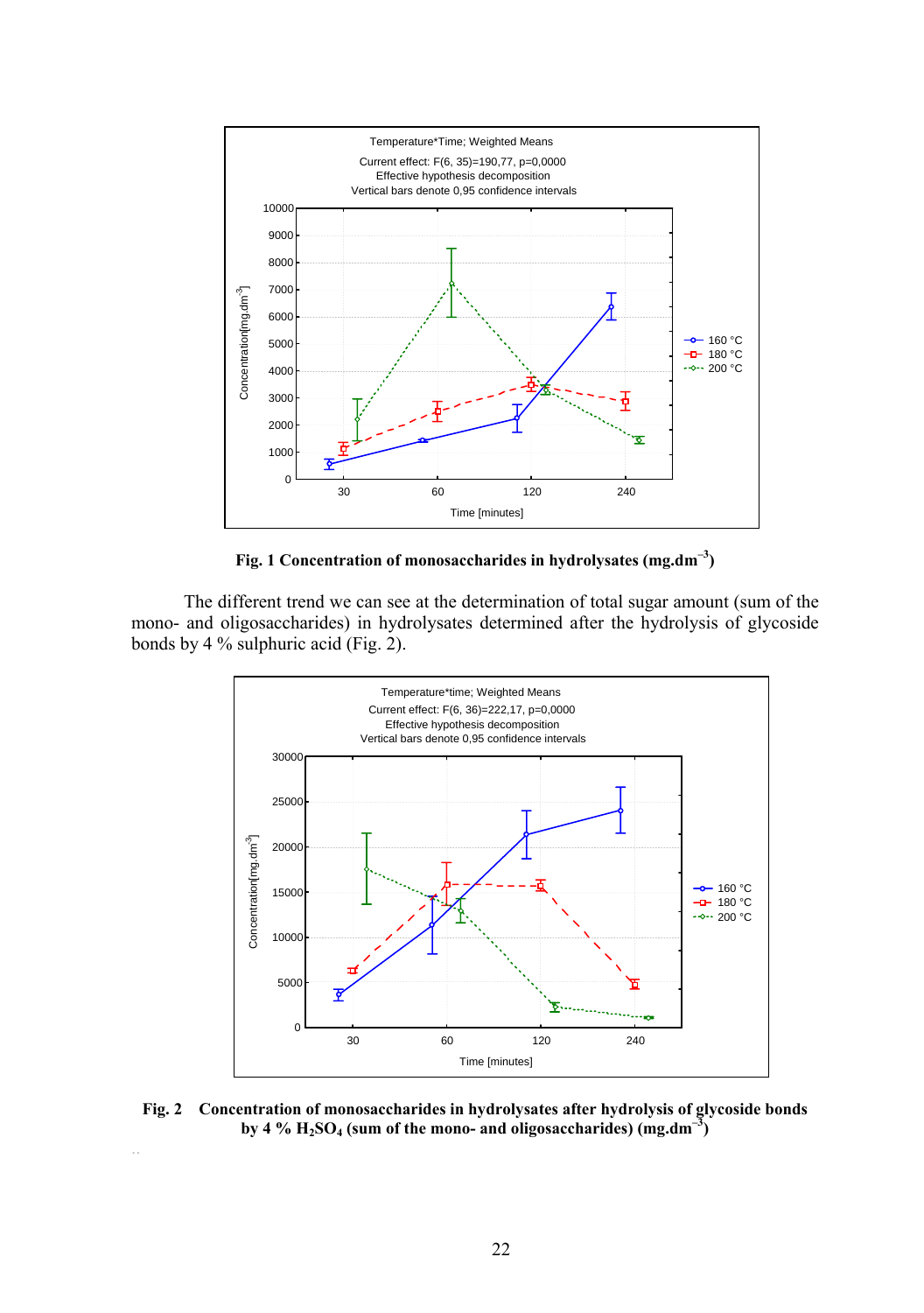The biggest yield of the released sugars from wood was found at the temperature 160 °C and at the time of the hydrolysis 240 min. These results are in good agreement with values found by prehydrolysis of beech [24].

 Depolymerisation of oligosaccharides and low-molecular polysaccharides to monosaccharides takes place at the higher temperatures (180 and 200 $\degree$ C), predominantly (Tab 2).

| Temperature     | Time (min) |  |     |     |
|-----------------|------------|--|-----|-----|
| $\Omega$<br>∼   | 20<br>IJι  |  | 190 | 240 |
| 60              |            |  |     |     |
| $\Omega$<br>ιŏυ | J .        |  | т.⊾ | . . |
| 200             |            |  |     |     |

This fact is in good agreement with results obtained at prehydrolysis of aspen and alder [11, 12].

For hardwoods, in which the major hemicellulose is 4-*O*-methylglucuronoxylan, the resulting prehydrolysates contain large quantities of xylose and xylooligomers. The Dxylose, D-cellulose, L-arabinose and D-galactose were present in greater amounts. The concentration of D-xylose was smaller than concentration of D-glucose in whole temperature range (Tab. 3).

#### **Tab. 3 Ratio of concentrations XYL\* /GLC\* in hydrolysates**

| Temperature | Time (min)               |      |      |          |
|-------------|--------------------------|------|------|----------|
| (0)         | 30                       | оu   | l 20 | 240      |
| .60         | 1.06                     | 0.30 | 0.60 | 0.63     |
| 80          | 1 <sub>2</sub><br>U. I 5 | 0.49 |      | $0.05\,$ |
| 200         | 1.48                     | 0.63 |      |          |

\* After hydrolysis of glycosidic bonds by  $4\%$  H<sub>2</sub>SO<sub>4</sub>.

However, under more drastic conditions secondary reactions occur which result in the formation of furfural, hydroxymethyl furfural and their precursors by the dehydration of pentose and hexose sugars. It was found, that the formation rate of these compounds depends on the autohydrolysis conditions. The highest mass yields of 2,4-DNPH of carbonyl compounds were observed at the temperature of 200 °C (Tab. 4).

| <b>Temperature</b> | Time (min) |      |       |       |
|--------------------|------------|------|-------|-------|
| (°C                | 30         | 60   | 120   | 240   |
| 160                | 2.20       | 5.78 | 9.85  | 15.45 |
| 180                |            | 3.40 | 16.85 | ر ۱.۷ |
| 200                | २ ०२       | 2.80 | 18.43 | 18.18 |

The amount of volatile substances in the prehydrolysates, increased with reactions temperature and time in most cases (tab. 5). Acetic acid was dominat. This fact is in good accords with the production of sugars and their decomposition products (e.g. 2 furaldehyde).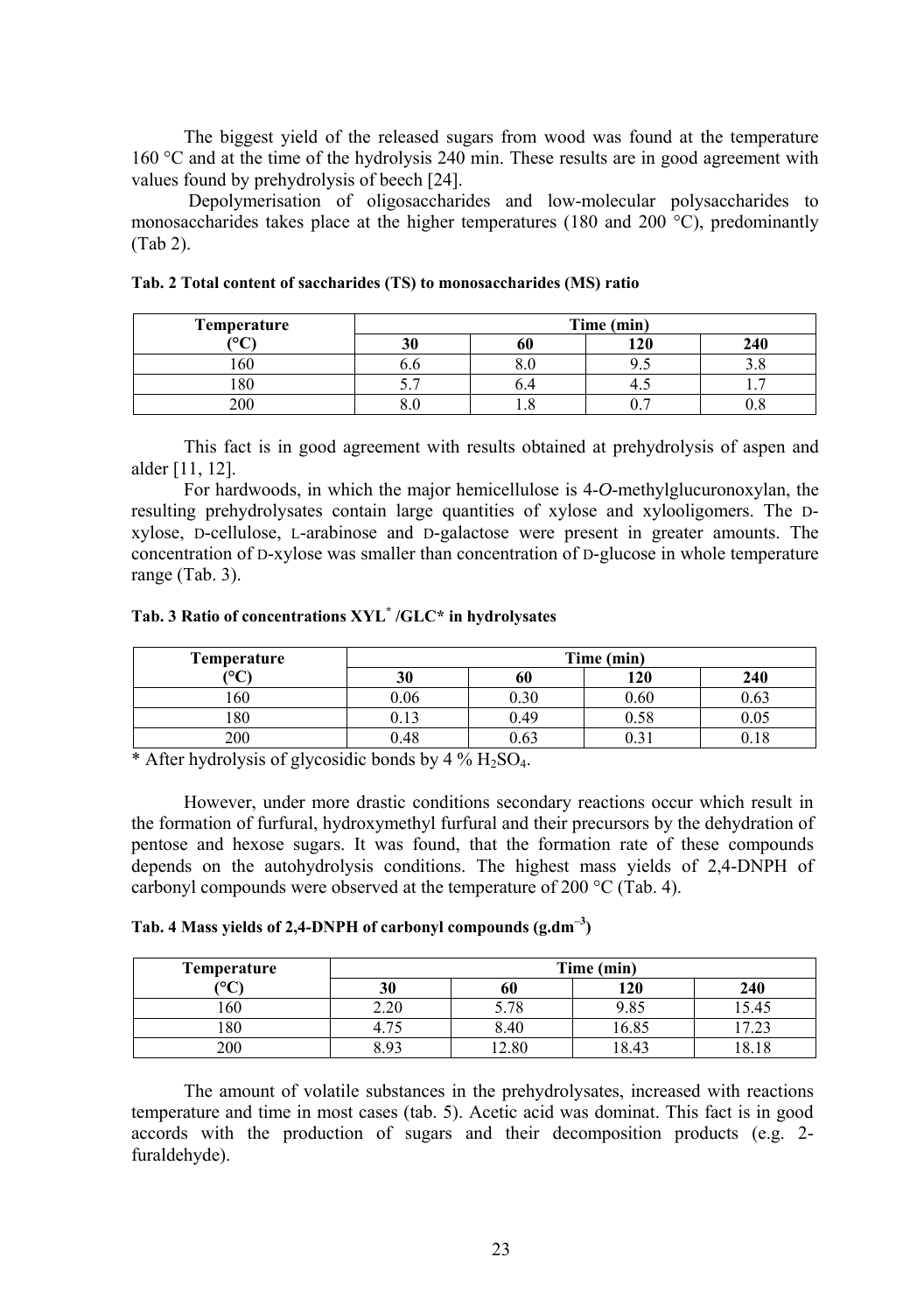| Temperature<br>(C) | Time  | Compounds |             |                |               |
|--------------------|-------|-----------|-------------|----------------|---------------|
|                    | (min) | Methanol  | Acetic acid | Propionic acid | 2-Furaldehyde |
| 160                | 30    | 0.16      | 0.33        | 0.10           | 0.03          |
|                    | 60    | 0.19      | 0.70        | 0.18           | 0.07          |
|                    | 120   | 0.40      | 2.42        | 0.43           | 0.32          |
|                    | 240   | 0.43      | 5.90        | 0.72           | 1.45          |
| 180                | 30    | 0.19      | 0.54        | 0.14           | 0.12          |
|                    | 60    | 0.49      | 4.27        | 0.62           | 0.72          |
|                    | 120   | 0.61      | 7.26        | 0.80           | 4.71          |
|                    | 240   | 0.69      | 7.89        | 0.66           | 5.94          |
| 200                | 30    | 0.32      | 1.87        | 0.55           | 0.36          |
|                    | 60    | 0.68      | 7.38        | 0.95           | 5.34          |
|                    | 120   | 0.74      | 8.59        | 0.81           | 4.81          |
|                    | 240   | 0.75      | 7.66        | 0.64           | 2.15          |

**Tab. 5 Concentration of volatile compounds in prehydrolysates (g.dm–3)** 

## **CONCLUSIONS**

At the mild conditions of willow wood water prehydrolysis the maximal oligosaccharides release was achieved at the 160  $\degree$ C (240 min). This fact is in a good agreement with high content effective inhibitor of hydrolysis processes – furfural, presented in liquors at higher temperatures (180, 200 °C). The presence of oligosaccharides and lowmolecular polysaccharides in hydrolysates was approximately four times higher than monosaccharides.

#### **REFERENCES**

- 1. SUN, Y. CHENG, J. Hydrolysis of lignocellulosic materials for ethanol production: a review. In *Bioresource Technology*, 2002, Vol. 83, Issue 1, pp. 1–11.
- 2. MOSIER, N. WYMAN CH. DALEC, B. ELANDERD, R. LEEE, Y. Y. HOLTZAPPLEF, M. – LADISCH, M. Features of promising technologies for pretreatment of lignocellulosic biomass. In *Bioresource Technology*, 2005, Vol. 96, Issue 6, pp. 673–686.
- 3. GARROTE, G. DOMÍNGUEZ, H. PARAJÓ, J. C. Hydrothermal processing of lignocellulosic materials. In *Holz als Roh- und Werkstoff*, 1999, Vol. 57, Issue 3, pp. 191–202.
- 4. GARROTE, G. DOMÍNGUEZ, H. PARAJÓ, J. C. Mild autohydrolysis: an environmentally friendly technology for xylooligosaccharide production from wood. In *Journal of Chemical Technology and Biotechnology*, 1999, Vol. 74, Issue 11, pp. 1101–1109.
- 5. SASAKI, M. ADSCHIRI, T. ARAI, K. Fractionation of sugarcane bagasse by hydrothermal treatment. In *Bioresource Technology*, 2002, Vol. 86, Issue 3, pp. 301–304.
- 6. CARVALHEIRO**,** F. ESTEVES, M. P. PARAJÓ, J. C. PEREIRA, H. GIRIO, F. M. Production of oligosaccharides by autohydrolysis of brewery's spent grain. In *Bioresource Technology*, 2004, Vol. 91, Issue 1, pp. 93–100.
- 7. CONNER, A. H. Kinetic modelling of hardwood prehydrolysis. Part I. Xylan removal by water prehydrolysis. In *Wood and fiber science*, 1984, Vol. 16, Issue 2, pp. 268–277.
- 8. GARROTE, G. PARAJÓ, J. C. Non-isothermal autohydrolysis of Eucalyptus wood. In *Wood Science and Technology*, 2002, Vol. 36, Issue 2, pp. 111–123.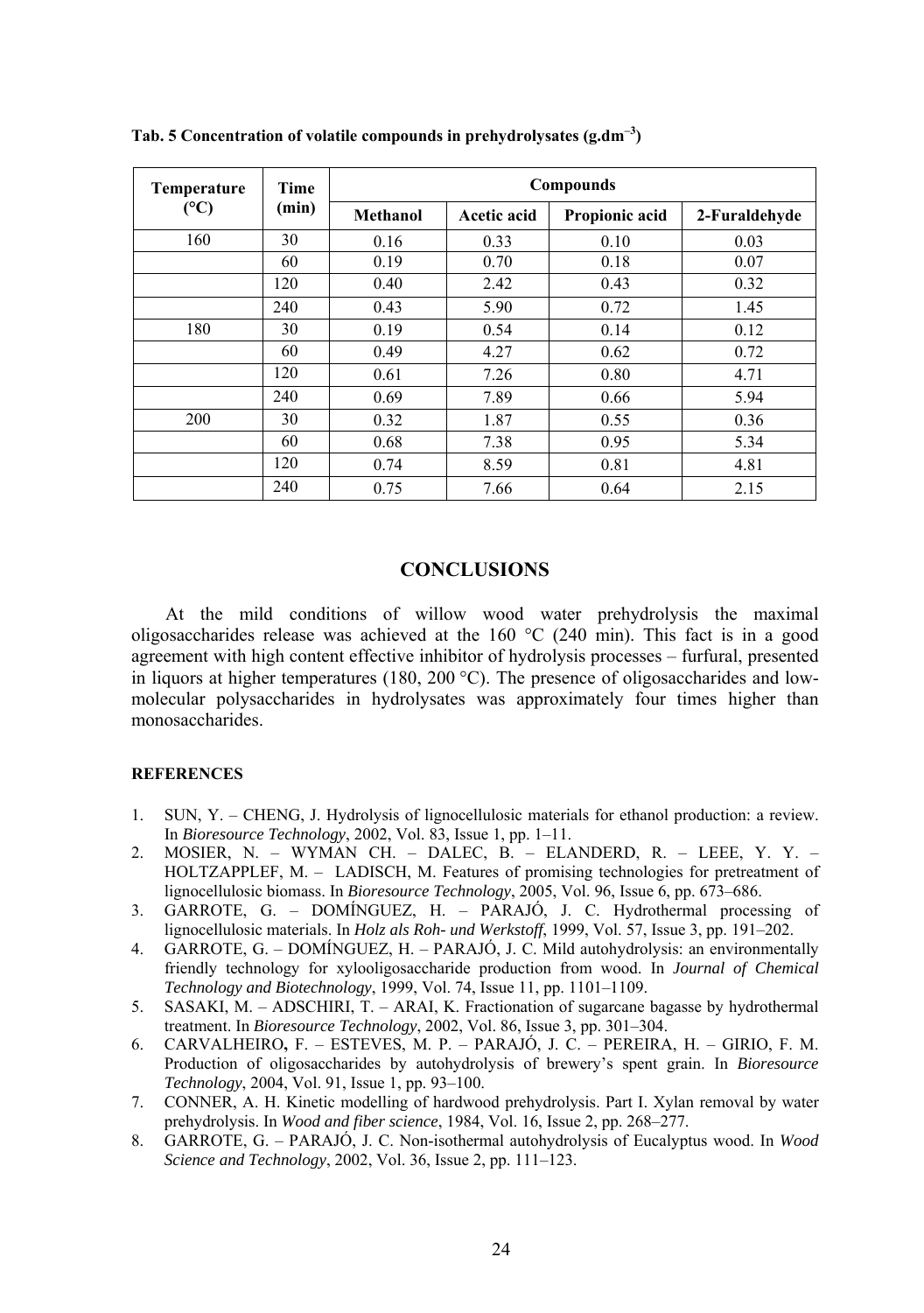- 9. PARAJÓ, J. C. GARROTE, G. J. CRUZ, M., DOMINGUEZ, H. Production of xylooligosaccharides by autohydrolysis of lignocellulosic materials. In *Trends in Food Science & Technology*, 2004, Vol. 15, Issues 3–4, pp. 115–120.
- 10. LAUROVÁ, M. KUČEROVÁ, V. Partial hydrolysis of beech wood (*Fagus sylvatica* L.). In *Acta Facultatis Xylologiae*, 2005, Vol. XLVII, Issue 2, pp. 5–12.
- 11. LAUROVÁ, M. KAČÍK, F. KAČÍKOVÁ, D. SIVÁK, J. Influence of hydrothermal treatment on dissolution of aspen. In *Annals of Warsaw University of Life Sciences. Forestry and Wood Technology*. 2008, No. 64, pp. 14–21. ISSN 1898–5912.
- 12. KAČÍK, F. LAUROVÁ, M. KAČÍKOVÁ, D. Determination of volatile compounds and saccharides at alder wood hydrolysis. In *Chemické Listy*, 2008, Vol. 102, pp. 383–385.
- 13. DELGENES, J. P. MOLETTA, R. NAVARRO, J. M. Effects of lignocellulose degradation products on ethanol fermentations of glucose and xylose by Saccharomyces cerevisiae, Pichia stipitis, and Candida shehatae. In *Enzyme and Microbial Technology*, 1996, Vol. 19, Issue 3, pp.  $220 - 225$
- 14. PALMQVIST, E. HAHN-HÄGERDAL, B. Fermentation of lignocellulosic hydrolysates. I: inhibitors and detoxification. In Bior*esource Technology*, 2000, Vol. 74, Issue 1, pp. 17–24.
- 15. PALMQVIST, E. HAHN-HÄGERDAL, B. Fermentation of lignocellulosic hydrolysates. II: inhibitors and mechanisms of inhibition. In *Bioresource Technology*, 2000, Vol. 74, Issue 1, pp. 25–33.
- 16. KÚDELA, J. *Vlhkostné a tepelné namáhanie bukového dreva*. Zvolen: Technical University in Zvolen, 2005, 141 pp.
- 17. KÚDELA, J. Permanent changes to structure and properties of beech and ash wood after hydrothermal plasticization. Part I. Changes to selected properties. In *Folia Forestalia Polonica*, 2008. (in press)
- 18. ASTM Standard D 1106-96: Standard test method for acid insoluble lignin in wood (1998).
- 19. SEIFERT V. K. Zur Frage der Cellulose-Schnellbestimmung nach der Acetylaceton- Methode. In *Das Papier*, 1960, Vol. 14, pp. 104–106.
- 20. WISE L. E. MURPHY M. D'ADDIECO A. A. Chlorite holocellulose, its fractionation and bearing on summative wood analysis and on studies on the hemicelluloses. In *Paper Trade Journal*, 1946, Vol. 122, Issue 35, pp. 35–34.
- 21. ASTM Standard D 1107-96: Standard test method for ethanol toluene solubility of wood (1998).
- 22. KAČÍK F. SOLÁR R. *Analytická chémia dreva*. Zvolen: Technická univerzita vo Zvolene, 2000. 369 pp.
- 23. KAČÍK F. *Tvorba a chemické zloženie hydrolyzátov v systéme drevo-voda-teplo*. Zvolen: Technická univerzita vo Zvolene, 2001. 75 pp.
- 24. LAUROVÁ, M. KUČEROVÁ, V. KAČÍK, F. Zmeny sacharidovej časti bukového dreva (*Fagus sylvatica* L.) vplyvom predhydrolýzy. In *Acta Facultatis Xylologiae*, 2003, Vol. ILV, pp. 51–60.

## **SÚHRN**

Príspevok sa zaoberá vodnou predhydrolýzou vŕby bielej (*Salix alba* L.) v teplotnom rozmedzí 160 až 200 °C. V hydrolyzátoch boli metódou plynovej chromatografie (GC) identifikované a kvantifikované uvoľnené monosacharidy, oligosacharidy a nízkomolekulové fragmenty polysacharidov z dreva, ako aj prchavé produkty autohydrolýzy (kyselina octová a propionová, 2-furaldehyd a metanol).

Maximálne zmeny v zložení polysacharidového podielu dreva nastali pri teplote 160 °C po 240 minútach vodnej predhydrolýzy. Do roztoku sa uvoľňoval predovšetkým hemicelulózový podiel spolu s nascentnými kyselinami, ktoré katalyzovali depolymerizačné reakcie pentózanov a hexózanov a dehydratačné reakcie monosacharidov v dreve a v hydrolyzátoch. Zvýšením reakčnej teploty na 180, resp. 200 °C, prevládali deštrukčné reakcie monosacharidov za vzniku najmä mimoriadne reaktívneho 2-furaldehydu, ktorého koncentrácia v hydrolyzátoch so zvyšujúcou sa teplotou a predlžovaním času predúpravy narastala.